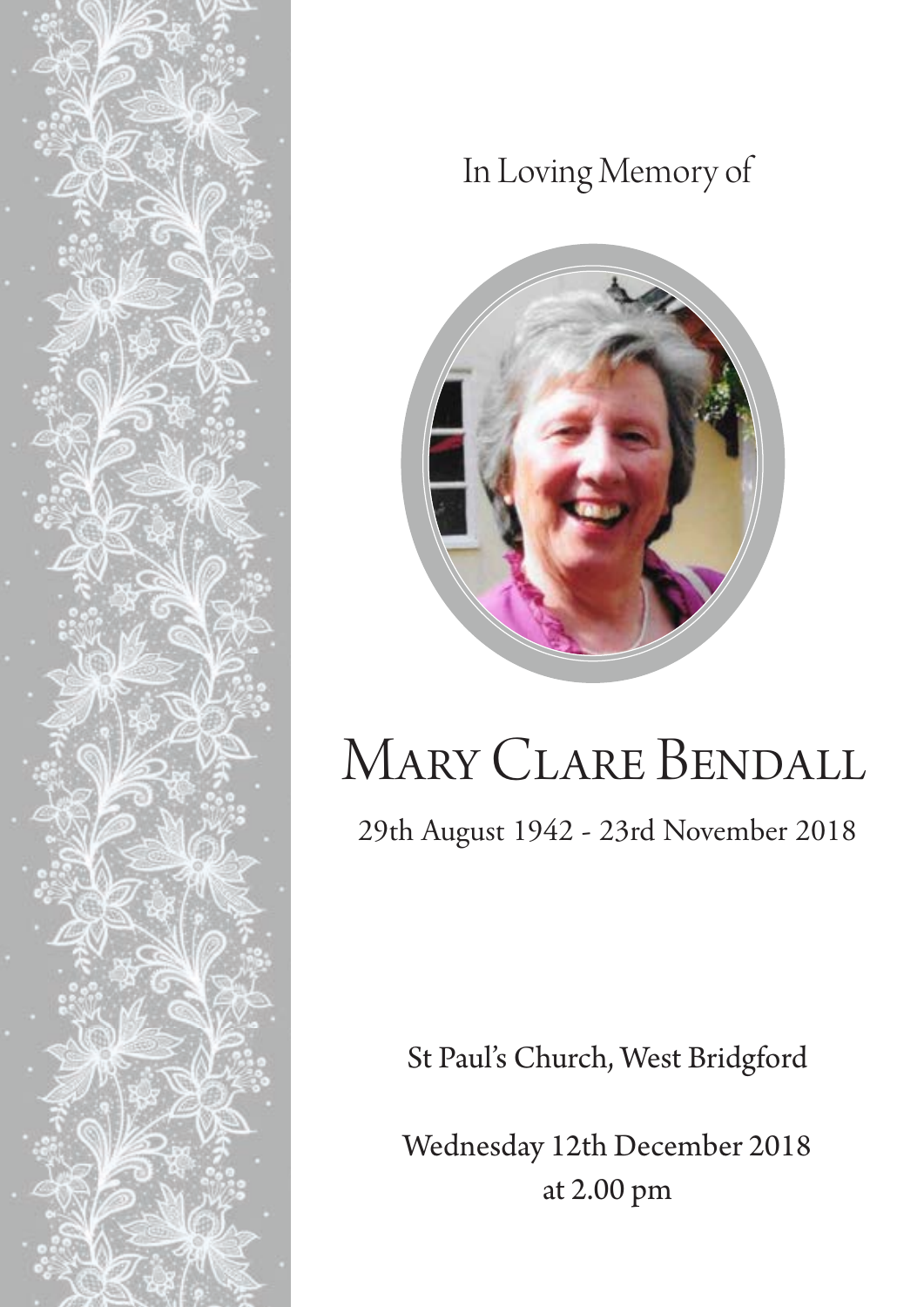# ORDER OF SERVICE

Music in played by the orgnist

Welcome and Opening Prayer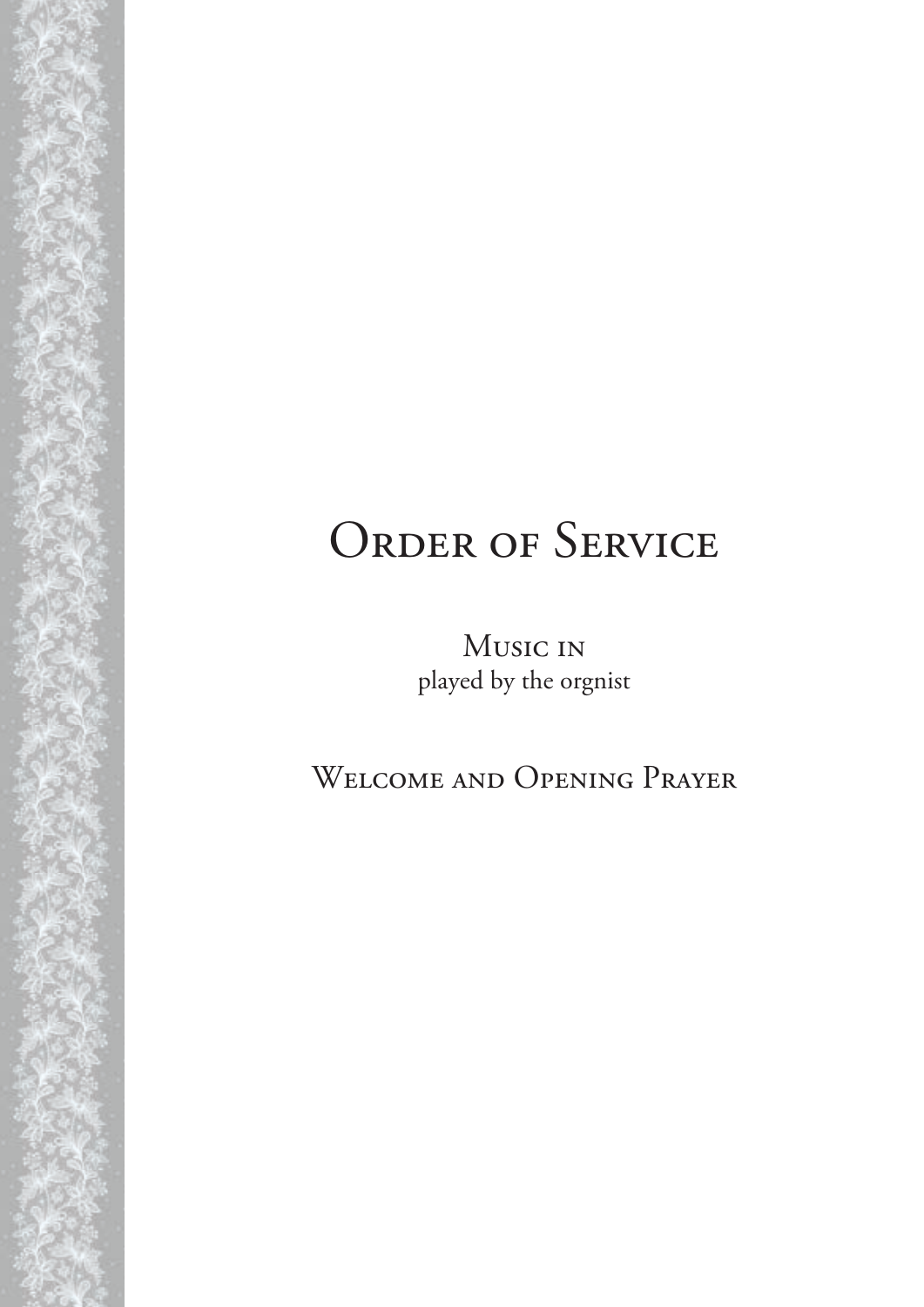#### **HYMN**

O Love that wilt not let me go, I rest my weary soul in Thee; I give Thee back the life I owe, That in Thine ocean depths its flow May richer, fuller be.

O Light that followest all my way, I yield my flickering torch to Thee; My heart restores its borrowed ray, That in Thy sunshine's blaze its day May brighter, fairer be.

O Joy that seekest me through pain, I cannot close my heart to Thee; I trace the rainbow through the rain, And feel the promise is not vain, That morn shall tearless be.

O Cross that liftest up my head, I dare not ask to fly from Thee; I lay in dust, life's glory dead, And from the ground there blossoms red Life that shall endless be.

*George Matheson (1842-1906)*

Bible Reading Psalm 23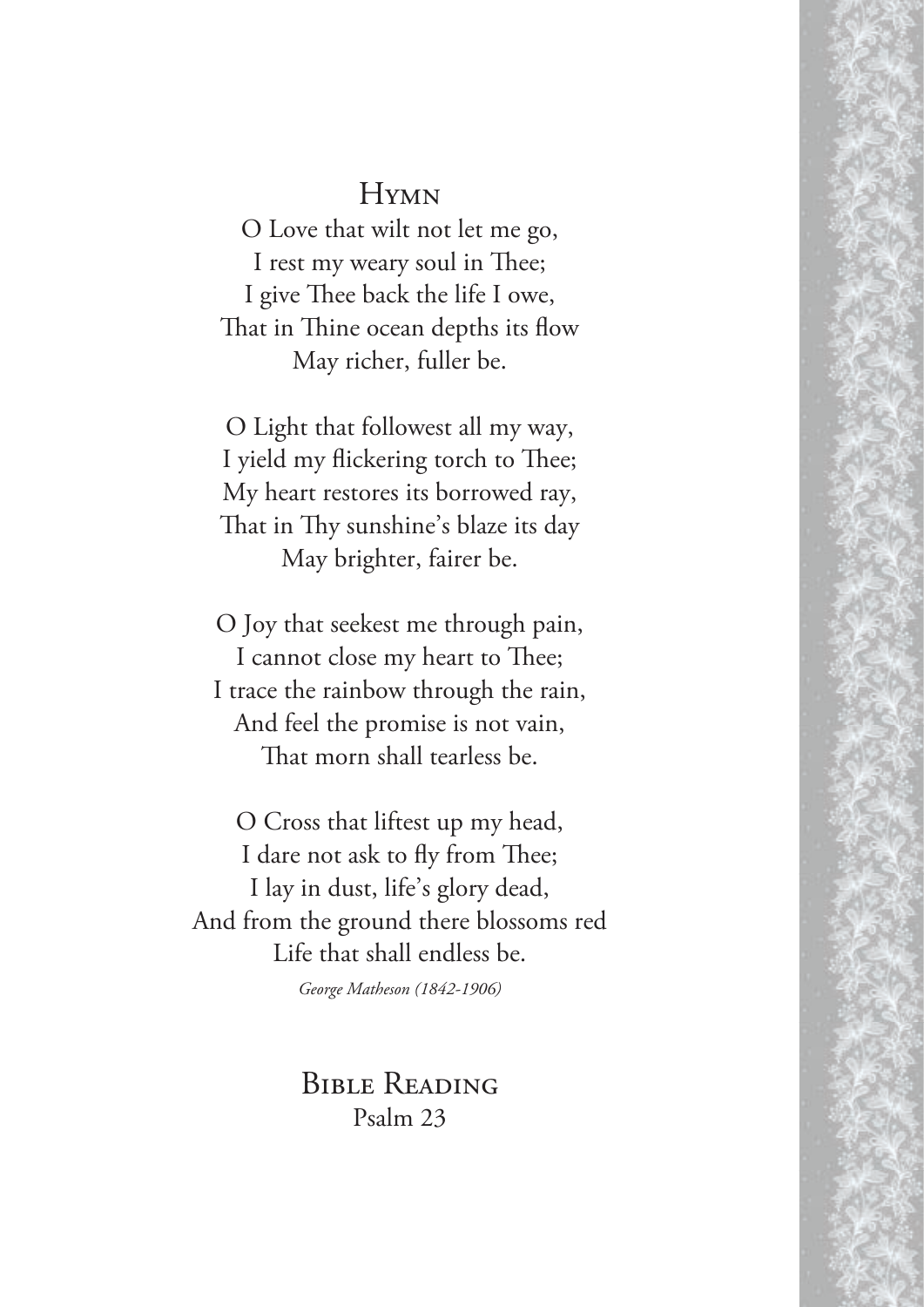#### **HYMN**

Make me a channel of Your peace. Where there is hatred, let me bring Your love; Where there is injury, Your pardon, Lord; And where there's doubt, true faith in You.

*O Master, grant that I may never seek So much to be consoled as to console, To be understood as to understand, To be loved, as to love with all my soul.*

Make me a channel of Your peace. Where there's despair in life, let me bring hope, Where there is darkness, only light, And where there's sadness, ever joy. *O Master, grant that I may never seek...*

Make me a channel of Your peace. It is in pardoning that we are pardoned, In giving to all men that we receive, And in dying that we're born to eternal life. *Sebastian Temple (1928-1997)*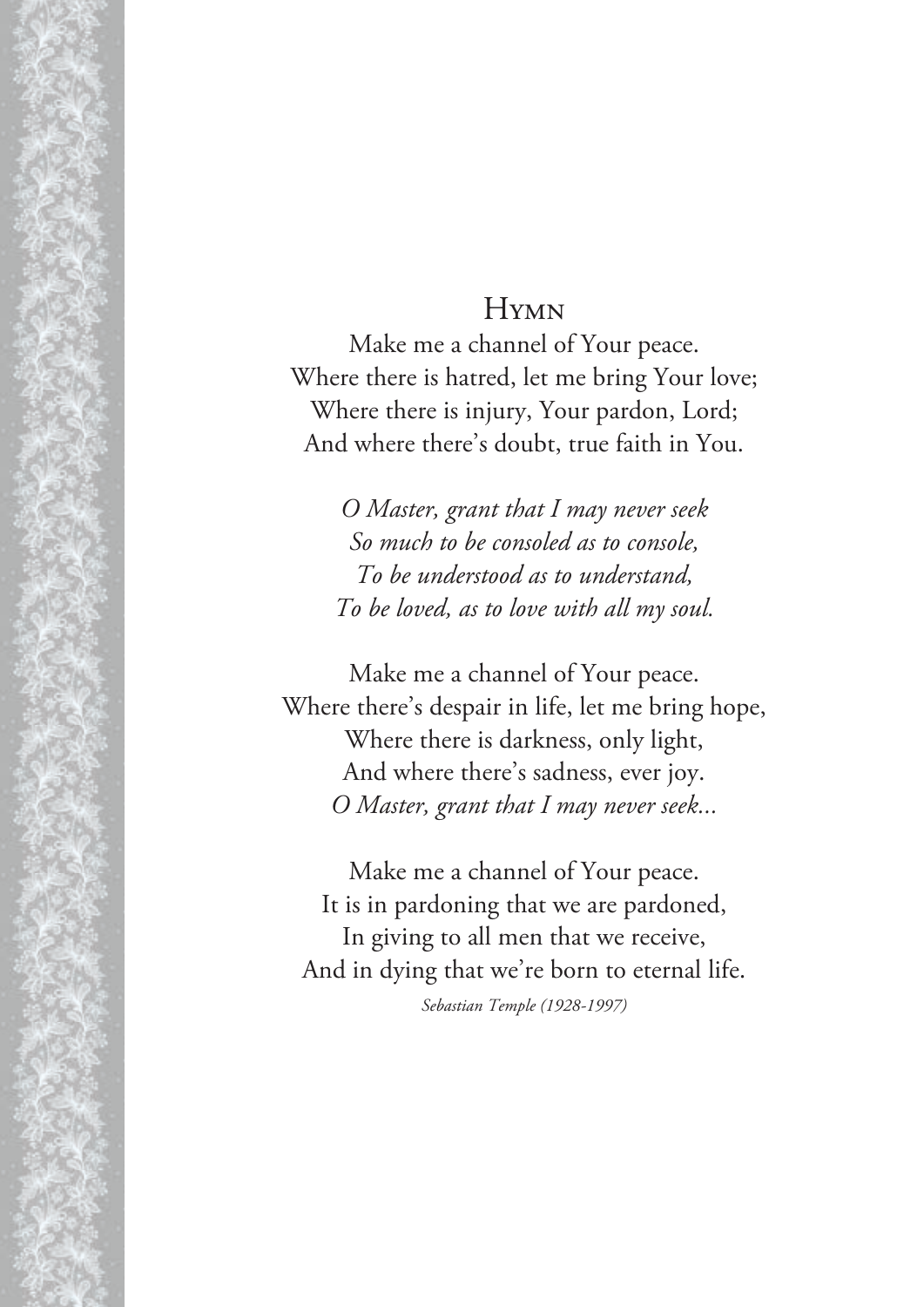#### Tribute and Address

Prayers *including* The Lord's Prayer Our Father, who art in heaven, hallowed be Thy name; Thy Kingdom come; Thy will be done on earth as it is in heaven. Give us this day our daily bread. And forgive us our trespasses, as we forgive those who trespass against us. And lead us not into temptation, but deliver us from evil. For Thine is the Kingdom, the power and the glory, for ever and ever. Amen.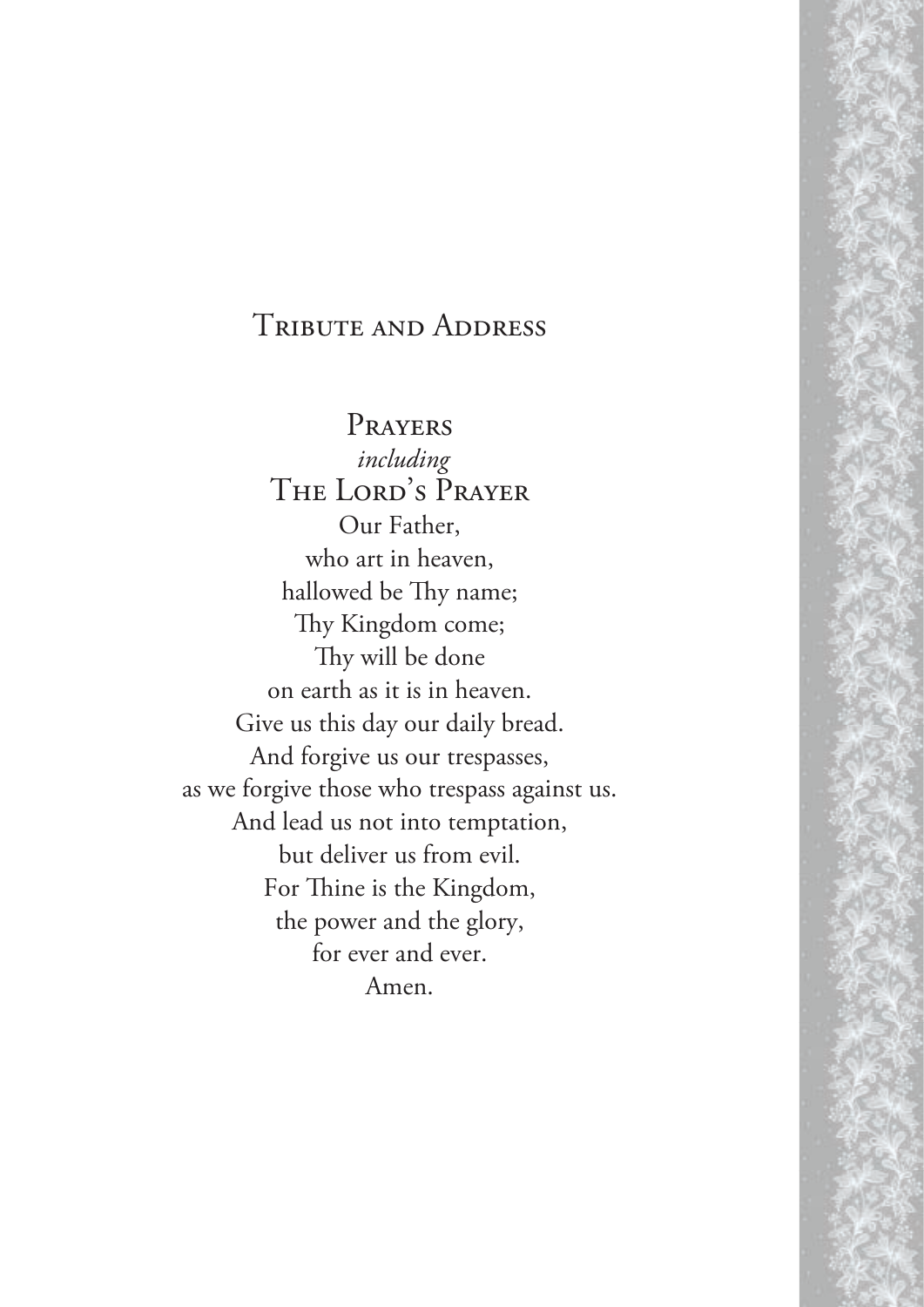#### **HYMN**

Guide me, O Thou great Redeemer, Pilgrim through this barren land; I am weak, but Thou art mighty; Hold me with Thy powerful hand: Bread of Heaven, Feed me now and evermore.

Open now the crystal fountain Whence the healing stream doth flow; Let the fiery, cloudy pillar Lead me all my journey through: Strong deliverer, Be Thou still my strength and shield.

When I tread the verge of Jordan, Bid my anxious fears subside; Death of death, and hell's destruction, Land me safe on Canaan's side: Songs and praises, I will ever give to Thee. *William Williams (1717-1791)*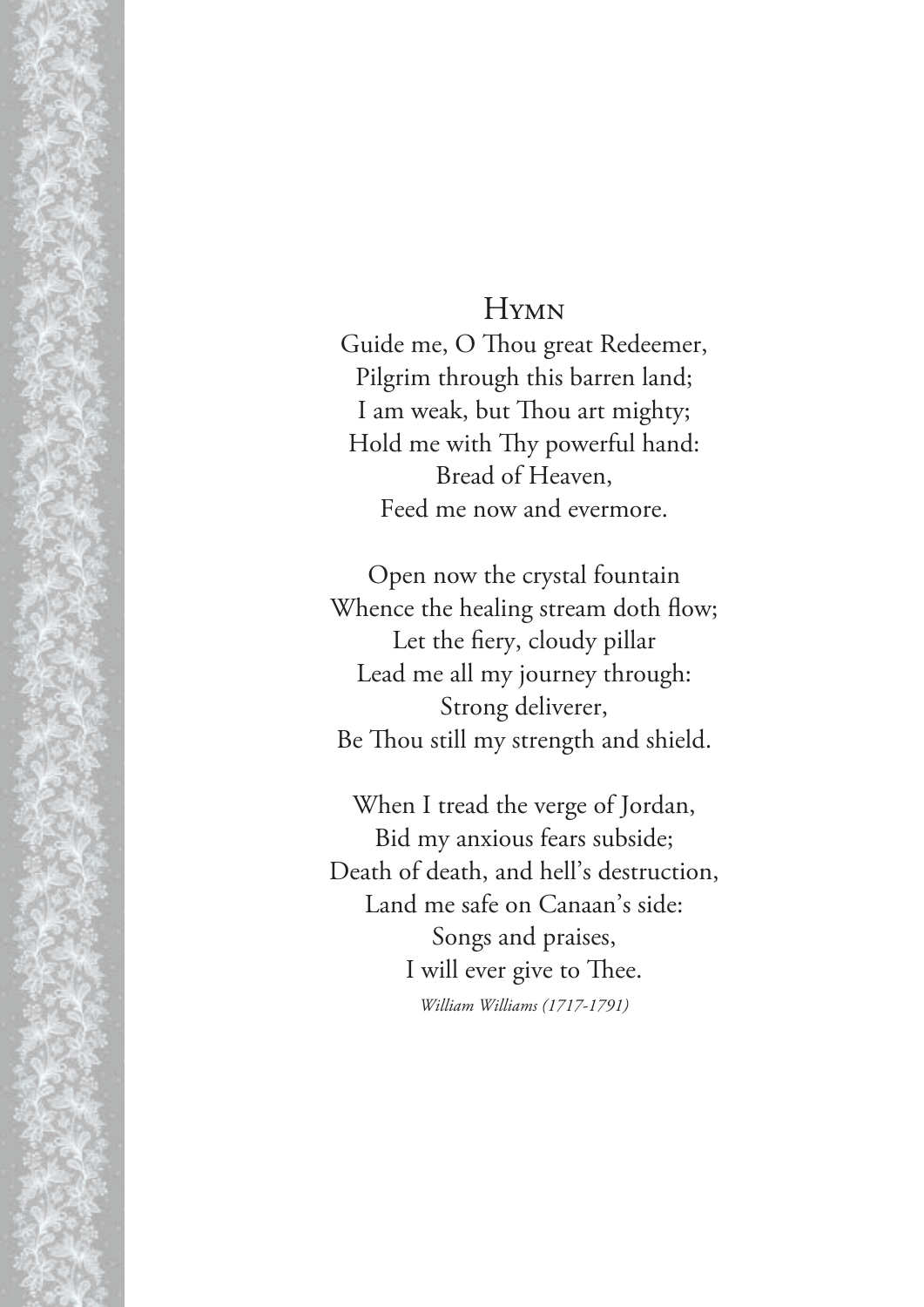### Commendation and Farewell

Blessing

Music Out played by the organist